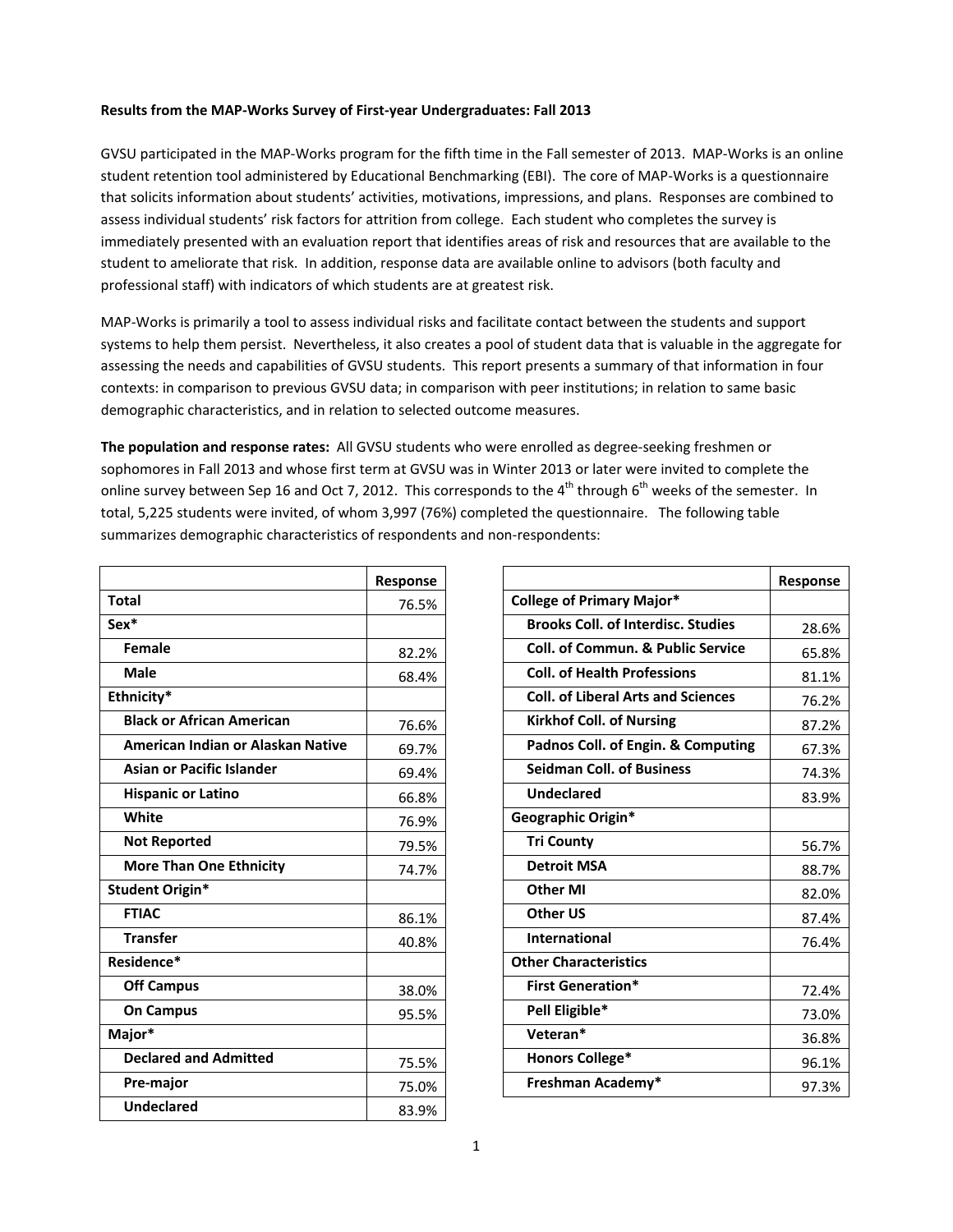|                | Participated | Did not participate |
|----------------|--------------|---------------------|
| N              | 3,997        | 1,228               |
| $GPA*$         | 2.968        | 2.643               |
| Retention*     | 93.9%        | 89.3%               |
| Good Standing* | 89.4%        | 79.7%               |

In addition to the significant demographic differences marked by asterisks above, participation was also significantly related to grades and persistence, meaning non-participation is itself an indication of student risk.

\* Participants significantly different from non-participants

**Peers:** This report includes data from 3 groups of comparison institutions that also participated in MAP-Works in Fall 2012. The first group consists of the 6 participating schools that are most like GVSU in size, undergraduate student composition, and persistence. This group's average scores are labeled as "6 peers" in tables that follow. The second peer group includes all participating schools with the same basic Carnegie Classification (Masters-L) as GVSU, and the third comparison group includes all MAP-Works participants.

**GVSU outcome variables:** The report also summarizes relationships between survey responses and 3 "outcomes": final fall 2013 GPA; enrollment in Winter 2014 classes at GVSU; and satisfaction with GVSU. Satisfaction is measured by a composite of items within the MAP-Works survey itself. Please note that no effort has been made here to study or control for the results of MAP-Works itself. To the extent that the project is working as intended – triggering behavioral adjustments by students or supportive contact by faculty or staff – the relationships to GPA and retention reported here may be confounded by those intervening steps.

All statistical associations reported as significant were evaluated at  $\alpha$ =0.05.

## **Results:**

**MAP-Works Factors:** The developers of MAP-Works have identified several multi-item scales to measure separate (but related) risk factors for attrition among new undergraduate students. Each scale is an unweighted average of responses to two or more survey questions, each of which uses a seven-point ordinal scale. As a result, all the factor scores are scaled from 1 to 7, with higher values indicating greater anticipated probability for student success. The specific questions that contribute to each factor are described in Appendix A. The table below summarizes GVSU students' responses on each of the scales in the past four years, responses of peer students, and relationships between the factors and grades, retention and satisfaction.

|                                                        | 2013 | 2012    | Peers<br>$\mathbf{o}$ | Masters-L | Schools<br>₹ | Correlation<br>GPA | Correlation<br>Satisfaction | Ratio<br><b>Retention Odds</b> |
|--------------------------------------------------------|------|---------|-----------------------|-----------|--------------|--------------------|-----------------------------|--------------------------------|
| <b>Commitment to the Institution</b>                   | 6.43 | $6.34*$ | 6.41                  | $6.37*$   | 6.40         | 0.067 <sup>‡</sup> | 0.573 <sup>‡</sup>          | 2.212 <sup>‡</sup>             |
| <b>Self-Assessment: Communication</b><br><b>Skills</b> | 5.20 | 5.21    | $5.10*$               | $5.14*$   | $5.15*$      | 0.048 <sup>‡</sup> | 0.098 <sup>‡</sup>          | 1.097                          |
| <b>Self-Assessment: Analytical Skills</b>              | 5.24 | 5.25    | $5.09*$               | $5.09*$   | $5.16*$      | $0.111 \dagger$    | 0.116 <sup>‡</sup>          | 1.148‡                         |
| Self-Assessment: Self-Discipline                       | 5.90 | 5.93    | 5.89                  | $5.94*$   | 5.90         | 0.148 <sup>‡</sup> | 0.183 <sup>‡</sup>          | $1.275 \pm$                    |
| Self-Assessment: Time Management                       | 5.55 | 5.59    | 5.54                  | 5.57      | 5.52         | 0.198‡             | $0.181 \pm$                 | 1.127                          |
| <b>Financial Means</b>                                 | 5.09 | $4.97*$ | 5.14                  | $4.92*$   | $4.96*$      | 0.090 <sup>‡</sup> | 0.163 <sup>‡</sup>          | 1.191‡                         |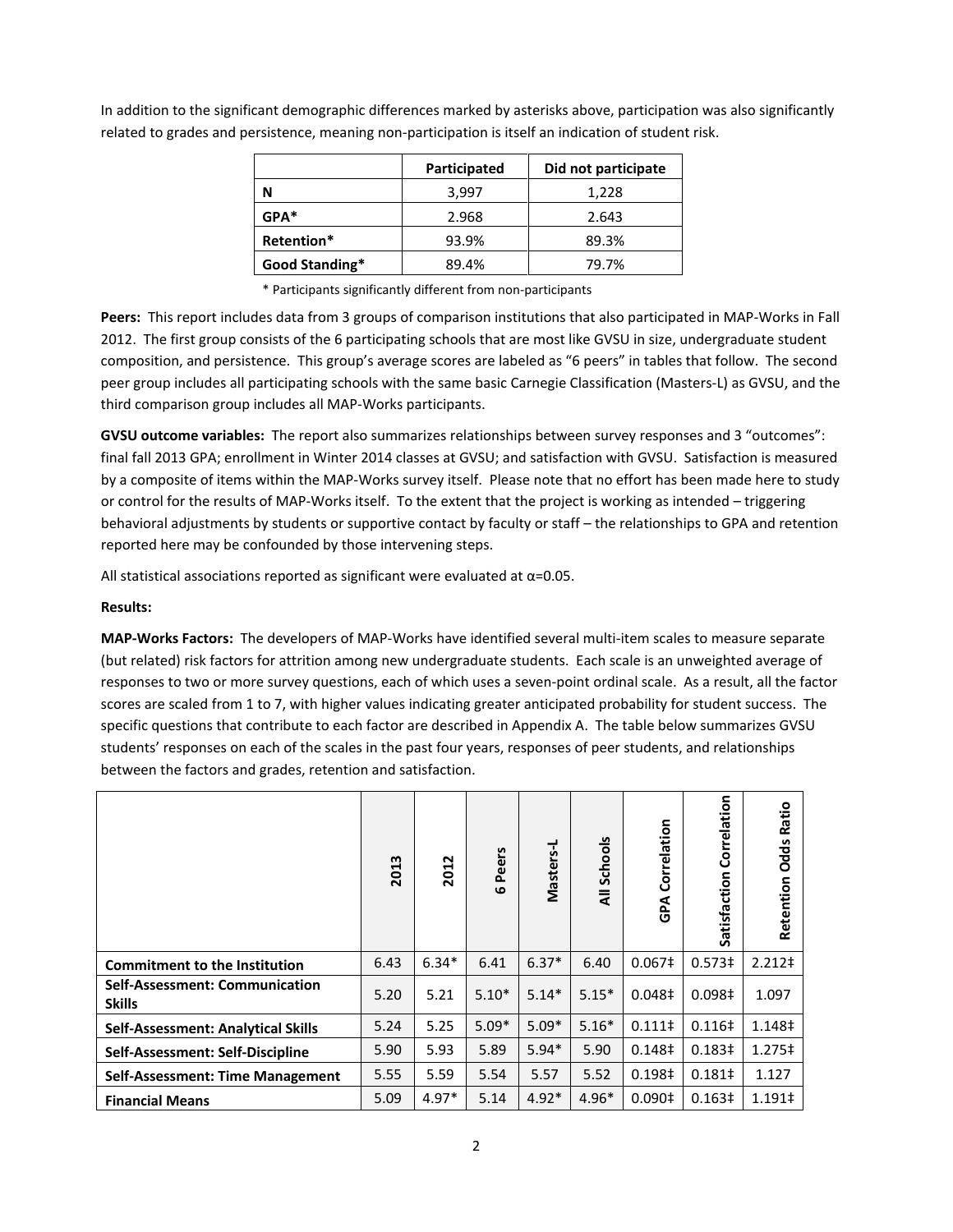|                                                                                              | 2013 | 2012    | 6 Peers | Masters-L | All Schools | <b>GPA Correlation</b> | Satisfaction Correlation | <b>Retention Odds Ratio</b> |
|----------------------------------------------------------------------------------------------|------|---------|---------|-----------|-------------|------------------------|--------------------------|-----------------------------|
| <b>Basic Academic Behaviors</b>                                                              | 6.06 | 6.09    | 6.04    | 6.05      | $6.03*$     | 0.280‡                 | 0.207‡                   | 1.389‡                      |
| <b>Advanced Academic Behaviors</b>                                                           | 5.06 | 5.10    | $5.11*$ | $5.17*$   | $5.13*$     | 0.170‡                 | 0.195‡                   | 1.129                       |
| <b>Academic Self-Efficacy</b>                                                                | 5.26 | 5.28    | $5.31*$ | $5.34*$   | $5.34*$     | 0.164 <sup>‡</sup>     | $0.231 \;$               | 1.298‡                      |
| <b>Peer Connections</b>                                                                      | 5.36 | 5.34    | $5.59*$ | 5.40      | $5.43*$     | 0.020                  | 0.447 <sup>‡</sup>       | 1.434‡                      |
| <b>Homesickness: Separation</b>                                                              | 3.55 | 3.55    | $3.66*$ | $3.70*$   | $3.70*$     | $-0.004$               | 0.162 <sup>‡</sup>       | 1.327‡                      |
| <b>Homesickness: Distressed</b>                                                              | 5.60 | 5.57    | $5.67*$ | 6.61      | 6.63        | 0.066‡                 | 0.390‡                   | 1.543‡                      |
| <b>Academic Integration</b>                                                                  | 5.66 | 5.67    | $5.75*$ | $5.79*$   | $5.77*$     | $0.224$ ‡              | 0.388‡                   | 1.434‡                      |
| <b>Social Integration</b>                                                                    | 5.41 | $5.34*$ | $5.54*$ | $5.51*$   | $5.50*$     | $0.051\#$              | 0.707 <sup>‡</sup>       | 1.596‡                      |
| <b>Satisfaction with Institution</b>                                                         | 5.79 | $5.70*$ | 5.77    | $5.62*$   | $5.65*$     | 0.065‡                 | 1.000                    | 1.670‡                      |
| <b>Test Anxiety</b>                                                                          | 4.08 | 4.08    | 4.17    | $4.21*$   | $4.21*$     | 0.004                  | 0.407‡                   | 1.427‡                      |
| <b>On-Campus Living - Social Aspects</b>                                                     | 4.98 | $5.07*$ | $5.23*$ | $5.22*$   | $5.19*$     | 0.036‡                 | 0.430‡                   | 1.457‡                      |
| <b>On-Campus Living - Environment</b>                                                        | 5.71 | $5.82*$ | $5.83*$ | $5.82*$   | $5.81*$     | $-0.014$               | 0.164‡                   | 1.225‡                      |
| <b>On-Campus Living- Roommate</b>                                                            | 6.20 | $6.28*$ | $6.26*$ | $6.25*$   | 6.24        | 0.187‡                 | 0.257 <sup>‡</sup>       | 1.021                       |
| <b>Off-Campus Living - Environment</b>                                                       | 5.87 | $6.16*$ | 5.94    | 5.89      | 5.85        | 0.068‡                 | 0.096‡                   | 1.132‡                      |
| *2013 average factor score is significantly different from prior year (2012 except as noted) |      |         |         |           |             |                        |                          |                             |

†Peer group average is significantly different from GVSU average (2013 data)

‡Factor is significantly related to the outcome measure

Data not collected every year. Prior year data is from 2010.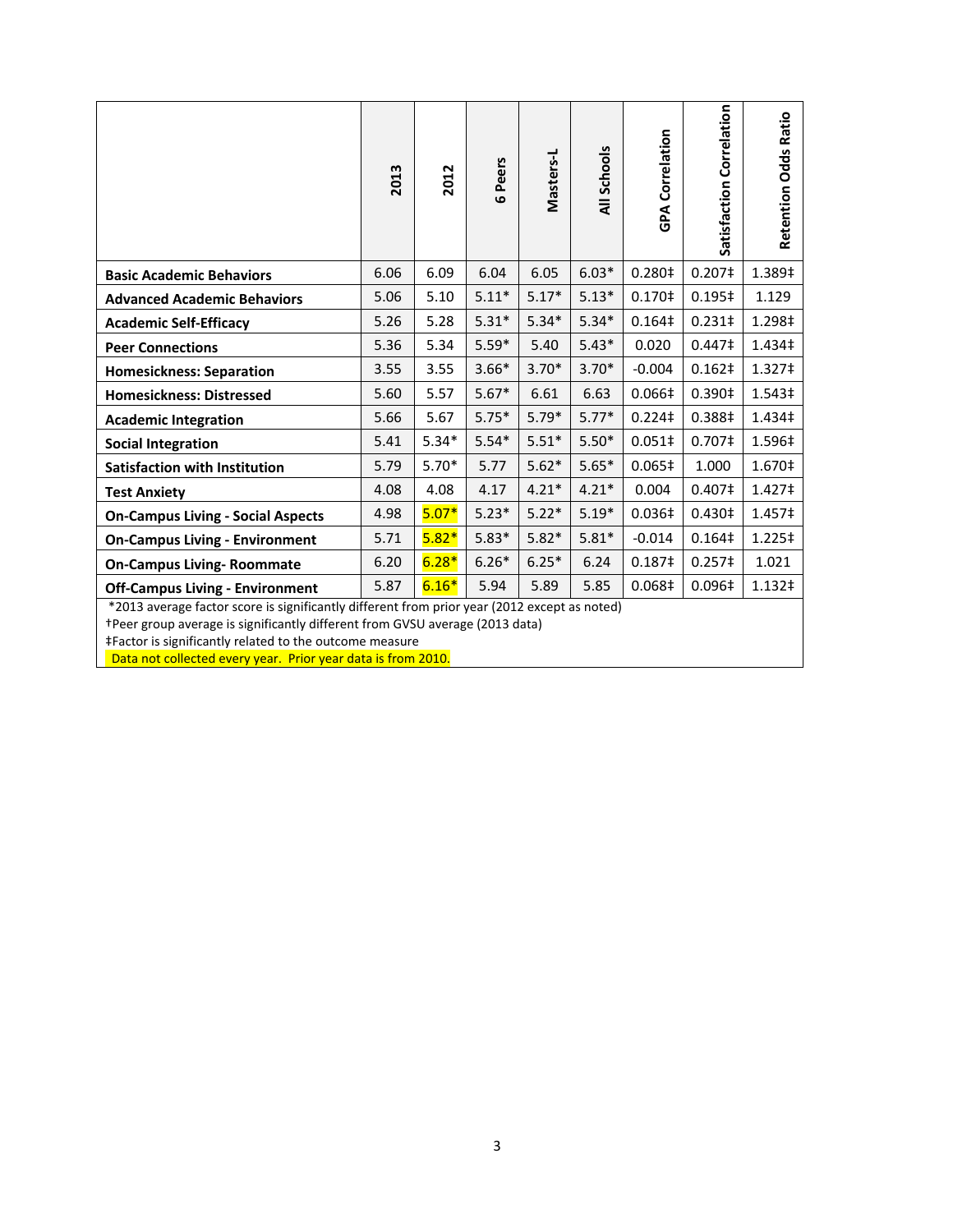

**Trend comparisons:** *Satisfaction with the Institution* has increased consistently over the five years, including a significant increase this year. *Commitment to the Institution* has suffered from some inconsistency in the wording of component questions, so score changes over time shouldn't be interpreted as a compelling evidence of change in students' commitment. Two of the scales, *Self-Assessment: Communication Skills* and *Self-Assessment: Analytic Skills,* show an apparent decline over the 5 years even though few of the year-to-year drops were statistically significant. Each of the "On-Campus Living" and "Off-Campus Living" scales declined significantly between 2010 and 2013. The component item that most affected the trend in *On-Campus Living: Social Aspects* was "How much do you hang out with other residents?", while the drop in *On-Campus Living: Environment* was driven most by "Are you able to study in your room?" The *On-Campus Living: Roommate Relationship* items all declined about equally. The main problem contributing to the drop in *Off-Campus Living: Environment* was lower responses to "Are you able to study in your room/home?"

**Peer Comparisons:** This year's results provide cause for concern about both academic and social aspects of GVSU students' lives.

On the social side, GVSU students score below peers on *Peer Connections, Social Integration, Homesickness: Separation,* and all of the *On-Campus Living* scales. GVSU students' responses are below peers' on nearly all of the component items for these scales, but there are some items for which the responses are particularly low. The *Peer Connections* scores seem to be uniformly low across the component items, while the *Social Integration* gap is most strongly driven by weaker responses to "Are you satisfied with your social life on campus?" The *Homesickness: Separation* gap is related more to missing "old friends" than to missing family or boyfriends/girlfriends (although all contribute). The most glaring gaps between GVSU and peer responses to the On-Campus Living items are for "Are you satisfied with the social activities in your hall/building?" and "Are you able to study in your room?"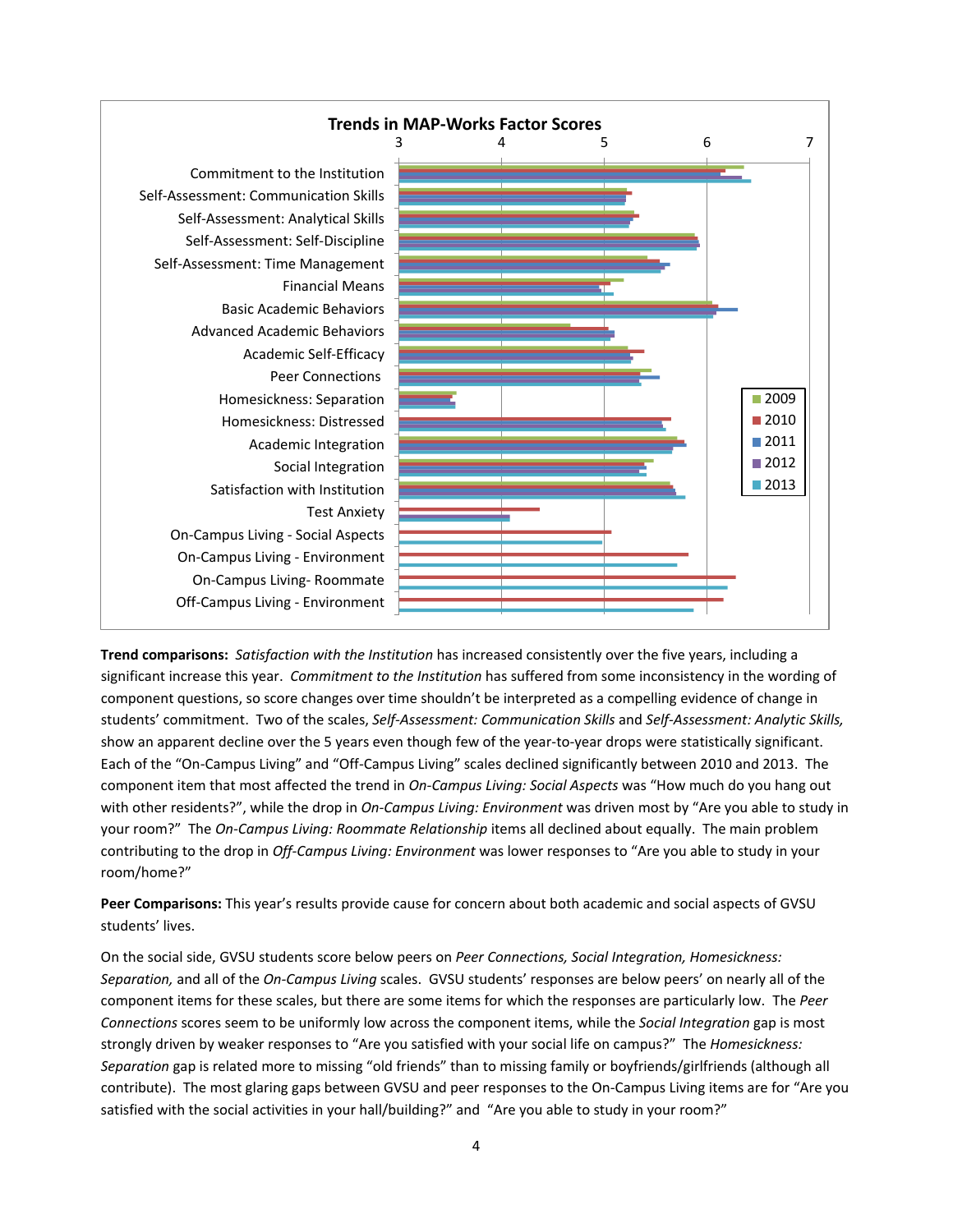Among the academic measures, GVSU students average below peers on *Advanced Academic Behaviors, Academic Self-Efficacy,* and *Academic Integration*. Furthermore, the advantages previous GVSU students have reported in *Basic Academic Behaviors* are not evident for 2013 respondents. *Advanced Academic Behaviors* is a dubious construct that has shown an inconsistent relationship with GVSU grades. Still it's noteworthy that the item driving GVSU's low score is "Are you the kind of person who communicates with professors outside class?" GVSU students' problems in *Academic Self-Efficacy* are primarily expressed in their answers to "How certain are you that you'll do well in your hardest class?" Our students' responses to *Academic Integration* items are fairly uniformly below peers'. In *Basic Academic Behaviors*, our students are still more likely than others to say they turn in required assignments, but they no longer stand out in their tendency to attend class regularly, and elsewhere in the survey they were significantly less likely than peers to say they had attended all of their classes for the term.

GVSU students do score above peers on some scales. As in the past, our students rate themselves highly on their abilities in Communication and Analysis. Our students also scored higher than respondents from the broadest peer sets on *Financial Means* and *Satisfaction with the Institution*, but were not significantly different from our closest peers on either of those measures.

**Fall Grades***:* Most of the factors show some relationship with students' grades, but the strongest correlation by far is with *Basic Academic Behaviors*. That is unsurprising, since that factor measures such behaviors as attending class, taking notes, turning in homework and studying. Other factors that have relatively strong associations with grades are *Academic Integration,* and *Time Management*. However, since all of these factors are inter-related, a multivariate analysis provides a more accurate picture of the relative value of the different factors in predicting grades. When considered jointly, the most important predictive factors for GPA are:

| Factor                          | Standardized<br>Coefficient |
|---------------------------------|-----------------------------|
| <b>Basic Academic Behaviors</b> | 0.263                       |
| Academic Integration            | 0.133                       |

**Fall-to-Winter Retention:** As with GPA, most of the factors are associated with fall-to-winter retention to some degree. The factors with the strongest bivariate associations with retention are *Commitment to the Institution, Satisfaction with the Institution,* and *Homesick: Distress*. (Odds ratios are the increase in the probability of an event associated with a one unit increase in the associated variable. For example, the odds ratio shown for Commitment to the Institution – 2.212 -- means that a student with a factor score of 6 is 2.21 times as likely to be retained as an otherwise-similar student with a score of 5.) In a multivariate model, the factors that combine to significantly predict retention are as follows. Note the negative coefficient for *Communication Skills*: in both bivariate and multivariate contexts, better self-perceived communication skill is significantly associated with lower probability of persistence.

| Factor                        | Standardized<br>Coefficient |
|-------------------------------|-----------------------------|
| Commitment to the Institution | 0.316                       |
| Homesickness: Distressed      | በ 1በ3                       |

**Student Satisfaction:** All of the MAP-Works factor scores are correlated to satisfaction, which conforms to the survey's theoretic intentions. The strongest bivariate associations with satisfaction are those with *Social Integration, Commitment to the Institution*, and *Peer Connections*. A multivariate model to predict satisfaction indicates that the strongest predictive factors are:

|                               | Standardized |
|-------------------------------|--------------|
| Factor                        | Coefficient  |
| Social Integration            | 0.572        |
| Commitment to the Institution | 0.321        |

**MAP-Works risk indicators:** MAP-works' interface for faculty, advisors, and administrators emphasizes a simplified diagnostic for identifying students at risk. Each student who completes the questionnaire is assigned a color-coded